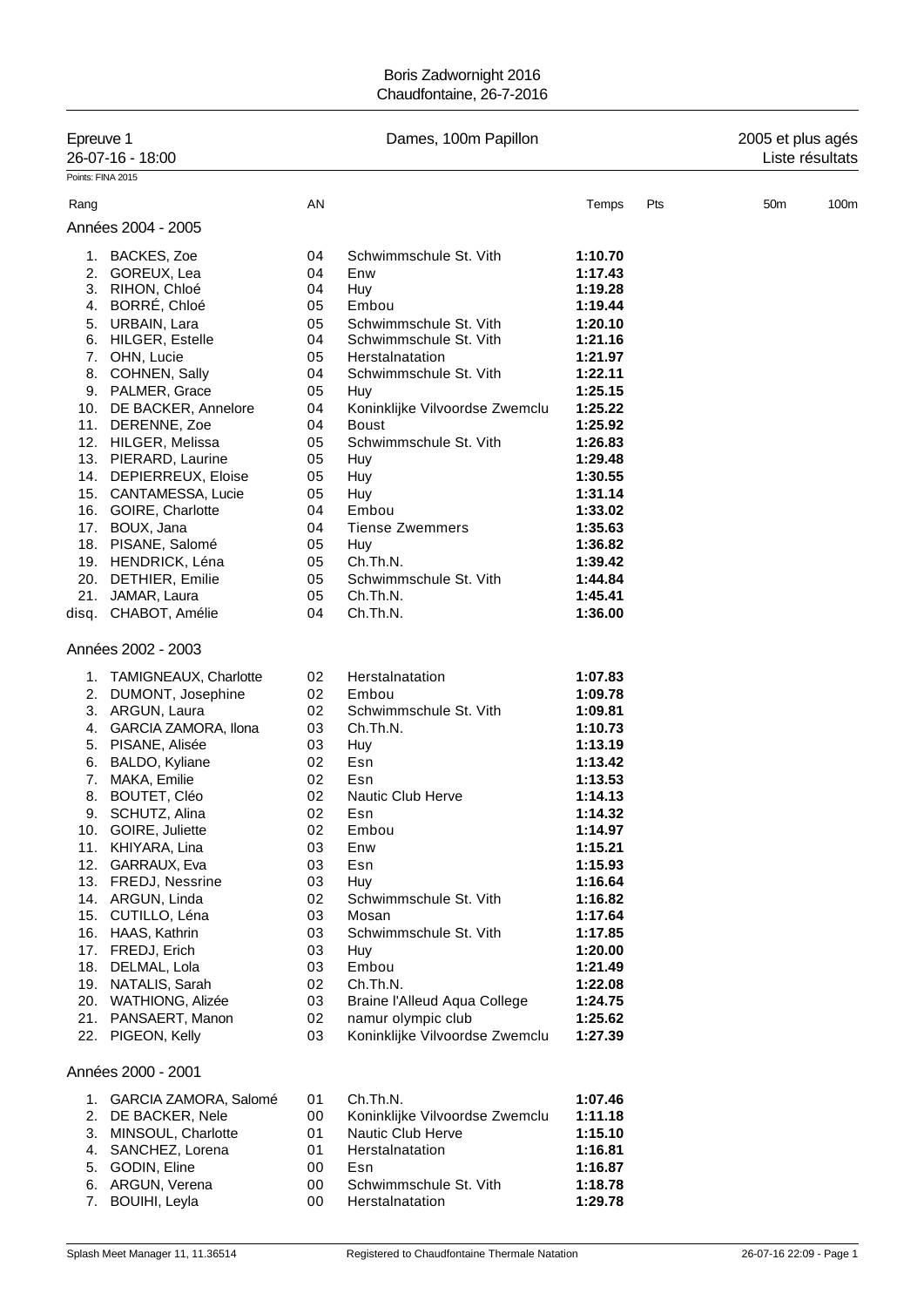|                   | Epreuve 1, Filles, 100m Papillon, Années 2000 - 2001 |          |                                    |                    |     |                   |                 |
|-------------------|------------------------------------------------------|----------|------------------------------------|--------------------|-----|-------------------|-----------------|
| Rang              |                                                      | AN       |                                    | Temps              | Pts | 50 <sub>m</sub>   | 100m            |
|                   | 8. BEAUJEAN, Eve                                     | 01       | Huy                                | 1:33.34            |     |                   |                 |
|                   | 1999 et plus agés                                    |          |                                    |                    |     |                   |                 |
|                   | 1. CANTAMESSA, Roxane                                | 97       | Huy                                | 1:08.58            |     |                   |                 |
|                   | 2. SIMON, Fiona                                      | 98       | Esn                                | 1:09.32            |     |                   |                 |
|                   | 3. DEFRAINE, Claris                                  | 99       | Esn                                | 1:12.83            |     |                   |                 |
|                   | 4. SIMONIS, Hélène<br>5. CANTAMESSA, Astrid          | 99<br>98 | Enw<br>Huy                         | 1:13.66<br>1:16.43 |     |                   |                 |
|                   |                                                      |          |                                    |                    |     |                   |                 |
| Epreuve 2         | 26-07-16 - 18:20                                     |          | Messieurs, 100m Papillon           |                    |     | 2005 et plus agés | Liste résultats |
| Points: FINA 2015 |                                                      |          |                                    |                    |     |                   |                 |
| Rang              |                                                      | AN       |                                    | Temps              | Pts | 50 <sub>m</sub>   | 100m            |
|                   | Années 2004 - 2005                                   |          |                                    |                    |     |                   |                 |
|                   | 1. BERTUZZI, Valentin                                | 04       | Herstalnatation                    | 1:11.39            |     |                   |                 |
|                   | 2. MARENNE, Martin                                   | 04       | waterloo natation                  | 1:16.78            |     |                   |                 |
|                   | 3. TAMIGNEAUX, Arthur                                | 04<br>04 | Herstalnatation<br>Embou           | 1:18.43<br>1:19.48 |     |                   |                 |
| 5.                | 4. MAHIEU, Nicolas<br>DANTHINE, Zacharie             | 04       | Cercle Royal de Natation Arlon     | 1:21.30            |     |                   |                 |
|                   | 6. LAMQUET, Bastien                                  | 04       | namur olympic club                 | 1:26.15            |     |                   |                 |
|                   | 7. GAUDRY, Alexandre                                 | 04       | Huy                                | 1:31.58            |     |                   |                 |
|                   | 8. CAMERLYNCK, Mathias                               | 04       | Koninklijke Vilvoordse Zwemclu     | 1:32.37            |     |                   |                 |
|                   | 9. LABYE, Romain                                     | 05       | Mosan                              | 1:34.49            |     |                   |                 |
|                   | 10. LOURTIE, Nicolas                                 | 05       | Ch.Th.N.                           | 1:35.63            |     |                   |                 |
|                   | Années 2002 - 2003                                   |          |                                    |                    |     |                   |                 |
|                   | 1. HUSQUINET, Paul                                   | 02       | Mosan                              | 1:05.12            |     |                   |                 |
|                   | 2. CROMBEL, Théo                                     | 03       | Embou                              | 1:06.39            |     |                   |                 |
|                   | 3. LOURTIE, Hugo                                     | 02       | Ch.Th.N.                           | 1:07.65            |     |                   |                 |
| 5.                | 4. SCHUMACHER, Lou<br>QUEVRIN, Luca                  | 02<br>02 | Herstalnatation<br>Herstalnatation | 1:08.21<br>1:09.61 |     |                   |                 |
| 6.                | DETHIER, Emerick                                     | 02       | Esn                                | 1:10.40            |     |                   |                 |
| 7.                | DEVILLÉ, Louis                                       | 03       | Embou                              | 1:11.81            |     |                   |                 |
|                   | 8. BEAUTHIER, Killian                                | 02       | Koninklijke Vilvoordse Zwemclu     | 1:12.20            |     |                   |                 |
|                   | 9. DÔME, Simon                                       | 02       | Nautic Club Herve                  | 1:13.46            |     |                   |                 |
|                   | 10. OHN, Antoine<br>11. THEYS, Killian               | 02<br>02 | Herstalnatation<br>Enw             | 1:13.61<br>1:14.48 |     |                   |                 |
|                   | 12. MORREALE, Matheo                                 | 03       | Esn                                | 1:16.09            |     |                   |                 |
|                   | 13. MARENNE, Loïc                                    | 02       | waterloo natation                  | 1:17.96            |     |                   |                 |
|                   | 14. COHNEN, Levy                                     | 03       | Schwimmschule St. Vith             | 1:18.18            |     |                   |                 |
|                   | 15. LEROY, Guillaume                                 | 03       | namur olympic club                 | 1:19.08            |     |                   |                 |
|                   | 16. REMACLE, Hugo                                    | 03       | Nautic Club Herve                  | 1:19.85            |     |                   |                 |
|                   | 17. JURDAN, Pierre<br>18. MAMBOUR, Alexei            | 03<br>02 | Ch.Th.N.<br>Scr                    | 1:19.94<br>1:26.24 |     |                   |                 |
|                   | Années 2000 - 2001                                   |          |                                    |                    |     |                   |                 |
| 1.                | DONATI, Alexandre                                    | 01       | Herstalnatation                    | 58.89              |     |                   |                 |
| 2.                | CHEVALIER, Benoit                                    | 00       | Ch.Th.N.                           | 1:05.87            |     |                   |                 |
|                   | 3. COLLINET, Germain                                 | 00       | Cercle Royal de Natation Arlon     | 1:09.50            |     |                   |                 |
|                   | 4. VAN DEN BEMPT, Michiel                            | 01       | <b>Tiense Zwemmers</b>             | 1:11.76            |     |                   |                 |
| 5.                | DEPREITERE, Luca                                     | 01       | Val De Mehaigne Natation           | 1:12.48            |     |                   |                 |
| 6.                | DEFRAINE, Quentin                                    | 01       | Esn                                | 1:13.14            |     |                   |                 |
| 7.<br>8.          | PAUWELS, Michael<br>ALAOUI, Othman                   | 01<br>01 | <b>Tiense Zwemmers</b><br>Huy      | 1:13.75<br>1:14.73 |     |                   |                 |
| 9.                | DOMINICZAK, Robin                                    | 00       | Enw                                | 1:14.94            |     |                   |                 |
| 10.               | MAMBOUR, Anton                                       | 01       | Scr                                | 1:19.56            |     |                   |                 |
|                   |                                                      |          |                                    |                    |     |                   |                 |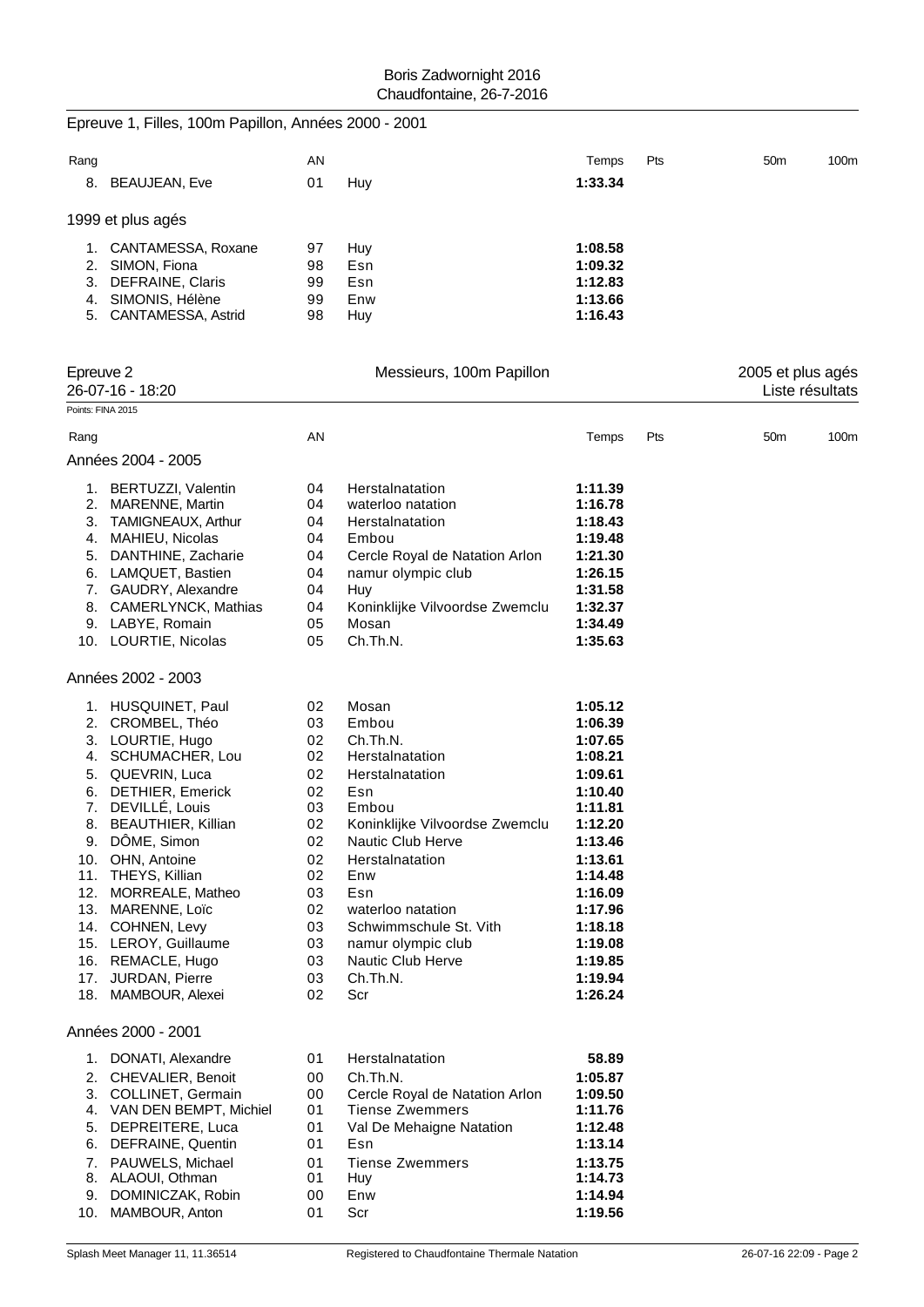|                   | Epreuve 2, Garçons, 100m Papillon, Années 2000 - 2001                                                                                                                    |                                              |                                                                                                                                                       |                                                                                    |     |                    |                 |
|-------------------|--------------------------------------------------------------------------------------------------------------------------------------------------------------------------|----------------------------------------------|-------------------------------------------------------------------------------------------------------------------------------------------------------|------------------------------------------------------------------------------------|-----|--------------------|-----------------|
| Rang              |                                                                                                                                                                          | AN                                           |                                                                                                                                                       | Temps                                                                              | Pts | 50 <sub>m</sub>    | 100m            |
|                   | 11. MEURISSE, Axel<br>12. GARDIER, Colas                                                                                                                                 | 00<br>01                                     | Ch.Th.N.<br>Thn                                                                                                                                       | 1:24.67<br>1:25.06                                                                 |     |                    |                 |
|                   | 1999 et plus agés                                                                                                                                                        |                                              |                                                                                                                                                       |                                                                                    |     |                    |                 |
|                   | 1. SCAPIN, Nicolas<br>2. BASTIN, Cédric<br>3. JACQUERIE, Pierre<br>4. JACOB, Geoffrey<br>5. NIGRA, Loic<br>6. INNES, Timothee<br>7. WAUTHOZ, Julien<br>8. LECOMTE, Romin | 99<br>91<br>88<br>88<br>94<br>98<br>99<br>99 | Nautic Club Herve<br>flipper club natation Saint ge<br>Herstalnatation<br>Herstalnatation<br>Koninklijke Vilvoordse Zwemclu<br>Enw<br>Enw<br>Ch.Th.N. | 59.20<br>1:01.84<br>1:02.36<br>1:02.92<br>1:07.44<br>1:08.04<br>1:17.94<br>1:22.97 |     |                    |                 |
| Epreuve 3         |                                                                                                                                                                          |                                              | Filles, 100m 4 nages                                                                                                                                  |                                                                                    |     | Années 2006 - 2008 |                 |
| Points: FINA 2015 | 26-07-16 - 18:35                                                                                                                                                         |                                              |                                                                                                                                                       |                                                                                    |     |                    | Liste résultats |
| Rang              |                                                                                                                                                                          | AN                                           |                                                                                                                                                       | Temps                                                                              | Pts | 50 <sub>m</sub>    | 100m            |
|                   | Année 2008                                                                                                                                                               |                                              |                                                                                                                                                       |                                                                                    |     |                    |                 |
|                   | 1. DEVILLÉ, Hélenne                                                                                                                                                      | 08                                           | Embou                                                                                                                                                 | 1:45.23                                                                            |     |                    |                 |
|                   | Année 2007                                                                                                                                                               |                                              |                                                                                                                                                       |                                                                                    |     |                    |                 |
|                   | 1. PIERLOT, Amélie<br>2. GOENEN-KESSLER, Dina-Niki07<br>3. HENDRICK, Line                                                                                                | 07<br>07                                     | Embou<br>Schwimmschule St. Vith<br>Ch.Th.N.                                                                                                           | 1:37.60<br>1:41.96<br>1:45.69                                                      |     |                    |                 |
|                   | Année 2006                                                                                                                                                               |                                              |                                                                                                                                                       |                                                                                    |     |                    |                 |
| 4.                | 1. DOMINICZAK, Naya<br>2. BOUKTEB, Chada<br>3. PANTALONE, Alissia<br>DAVID, Sarah<br>5. CHABOT, Camille<br>6. SMAL, Maëva                                                | 06<br>06<br>06<br>06<br>06<br>06             | Enw<br>Enw<br>Thn<br>Ch.Th.N.<br>Ch.Th.N.<br>Val De Mehaigne Natation                                                                                 | 1:28.29<br>1:32.87<br>1:39.79<br>1:39.80<br>1:42.62<br>1:45.20                     |     |                    |                 |
| Epreuve 4         | 26-07-16 - 18:40<br>Points: FINA 2015                                                                                                                                    |                                              | Garçons, 100m 4 nages                                                                                                                                 |                                                                                    |     | Années 2006 - 2008 | Liste résultats |
| Rang              |                                                                                                                                                                          | AN                                           |                                                                                                                                                       | Temps                                                                              | Pts | 50 <sub>m</sub>    | 100m            |
|                   | Année 2008                                                                                                                                                               |                                              |                                                                                                                                                       |                                                                                    |     |                    |                 |
|                   | 1. GOIRE, Arnaud<br>disq. URBAIN, Raphael                                                                                                                                | 08<br>08                                     | Embou<br>Schwimmschule St. Vith                                                                                                                       | 1:44.13<br>1:47.26                                                                 |     |                    |                 |
|                   | Année 2007                                                                                                                                                               |                                              |                                                                                                                                                       |                                                                                    |     |                    |                 |
|                   | 1. LOURTIE, Clément<br>2. SOGOMONIAN, Emin                                                                                                                               | 07<br>07                                     | Ch.Th.N.<br>Mosan                                                                                                                                     | 1:37.94<br>1:40.94                                                                 |     |                    |                 |
|                   | Année 2006                                                                                                                                                               |                                              |                                                                                                                                                       |                                                                                    |     |                    |                 |
|                   | 1. STRAETEN, Victor<br>2. CROMBEL, Jean<br>3. PARDON, Lennert<br>4. GOIRE, Antoine                                                                                       | 06<br>06<br>06<br>06                         | Ch.Th.N.<br>Embou<br><b>Tiense Zwemmers</b><br>Embou                                                                                                  | 1:24.70<br>1:29.88<br>1:29.90<br>1:48.23                                           |     |                    |                 |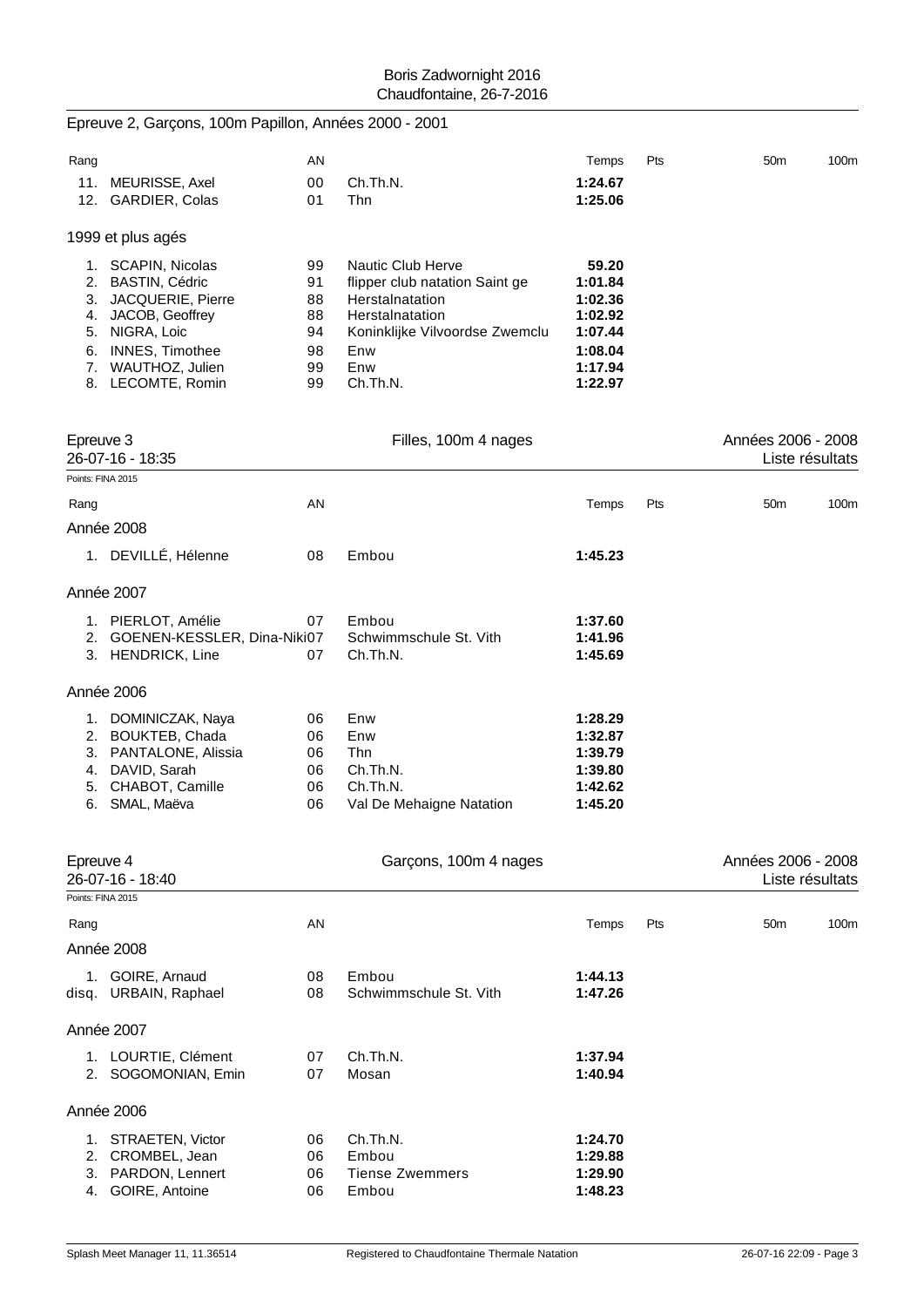| Epreuve 5         |                                       |          | Dames, 100m Dos                | 2005 et plus agés  |     |                 |                 |
|-------------------|---------------------------------------|----------|--------------------------------|--------------------|-----|-----------------|-----------------|
|                   | 26-07-16 - 18:45                      |          |                                |                    |     |                 | Liste résultats |
| Points: FINA 2015 |                                       |          |                                |                    |     |                 |                 |
| Rang              |                                       | AN       |                                | Temps              | Pts | 50 <sub>m</sub> | 100m            |
|                   | Années 2004 - 2005                    |          |                                |                    |     |                 |                 |
|                   | 1. BACKES, Zoe                        | 04       | Schwimmschule St. Vith         | 1:11.41            |     |                 |                 |
|                   | 2. RIHON, Chloé                       | 04       | Huy                            | 1:15.27            |     |                 |                 |
|                   | 3. GRIES, Laure                       | 04       | Braine l'Alleud Aqua College   | 1:15.77            |     |                 |                 |
| 4.                | JACQUES, Coralie                      | 04       | Embou                          | 1:16.05            |     |                 |                 |
|                   | 5. DE PAOLI, Chiara                   | 05       | Esn                            | 1:16.07            |     |                 |                 |
|                   | 6. GOREUX, Lea                        | 04       | Enw                            | 1:16.29            |     |                 |                 |
|                   | 7. COHNEN, Sally                      | 04       | Schwimmschule St. Vith         | 1:17.77            |     |                 |                 |
|                   | 8. URBAIN, Lara                       | 05       | Schwimmschule St. Vith         | 1:17.84            |     |                 |                 |
|                   | 9. HILGER, Estelle                    | 04       | Schwimmschule St. Vith         | 1:18.83            |     |                 |                 |
|                   | 10. HERMANS, Célia                    | 04       | Boust                          | 1:20.16            |     |                 |                 |
|                   | 11. DE BACKER, Annelore               | 04       | Koninklijke Vilvoordse Zwemclu | 1:22.53            |     |                 |                 |
|                   | 12. PALMER, Grace                     | 05       | Huy                            | 1:22.75            |     |                 |                 |
|                   | 13. PIERARD, Laurine                  | 05       | Huy                            | 1:23.56            |     |                 |                 |
|                   | 14. DELHOUTE, Yana                    | 05       | <b>Tiense Zwemmers</b>         | 1:26.18            |     |                 |                 |
|                   | 15. DEPIERREUX, Eloise                | 05       | Huy                            | 1:28.00            |     |                 |                 |
|                   | 16. SITLIVY, Florence                 | 05       | Mosan                          | 1:30.33            |     |                 |                 |
|                   | 17. CANTAMESSA, Lucie                 | 05       | Huy                            | 1:31.03            |     |                 |                 |
|                   | 18. CARDELLA, Alessia                 | 04       | Embou                          | 1:31.95            |     |                 |                 |
|                   | 19. JAMAR, Laura                      | 05       | Ch.Th.N.                       | 1:32.05            |     |                 |                 |
|                   | 20. PISANE, Salomé                    | 05       | Huy                            | 1:32.80            |     |                 |                 |
|                   | 21. LEJEUNE, Indira                   | 05       | <b>Tiense Zwemmers</b>         | 1:32.97            |     |                 |                 |
|                   | 22. SUFFELEERS, Maren                 | 05       | <b>Tiense Zwemmers</b>         | 1:39.59            |     |                 |                 |
|                   | disq. HILGER, Melissa                 | 05       | Schwimmschule St. Vith         | 1:29.24            |     |                 |                 |
|                   | Années 2002 - 2003                    |          |                                |                    |     |                 |                 |
|                   | 1. ARGUN, Laura                       | 02       | Schwimmschule St. Vith         | 1:08.34            |     |                 |                 |
|                   | 2. KHIYARA, Lina                      | 03       | Enw                            | 1:12.17            |     |                 |                 |
|                   | 3. LIMET, Marie                       | 02       | Val De Mehaigne Natation       | 1:12.52            |     |                 |                 |
|                   | 4. CHRISTIAENS, Cléa                  | 02       | Esn                            | 1:12.54            |     |                 |                 |
|                   | 5. GARCIA ZAMORA, Ilona               | 03       | Ch.Th.N.                       | 1:12.80            |     |                 |                 |
|                   | 6. GARRAUX, Eva                       | 03       | Esn                            | 1:12.95            |     |                 |                 |
|                   | 7. ARGUN, Linda                       | 02       | Schwimmschule St. Vith         | 1:13.06            |     |                 |                 |
| 8.                | MATHY, Leah                           | 02       | <b>Nautic Club Herve</b>       | 1:13.33            |     |                 |                 |
|                   | 9. DERENNE, Luna                      | 02       | <b>Boust</b>                   | 1:14.75            |     |                 |                 |
|                   | 10. PISANE, Alisée                    | 03       | Huy                            | 1:15.55            |     |                 |                 |
|                   | 11. LAVET, Eglantine                  | 02       | Nautic Club Herve              | 1:15.81            |     |                 |                 |
|                   | FREDJ, Nessrine                       | 03       | Huy                            | 1:15.81            |     |                 |                 |
|                   | 13. CUTILLO, Léna                     | 03       | Mosan                          | 1:15.93            |     |                 |                 |
|                   | 14. SCHUTZ, Alina                     | 02       | Esn                            | 1:17.08            |     |                 |                 |
| 15.               | BALDO, Kyliane                        | 02       | Esn                            | 1:17.58            |     |                 |                 |
|                   | 16. DELVAUX, Elise                    | 02       | Boust                          | 1:17.70            |     |                 |                 |
|                   | 17. ELIARD, Tania                     | 02       | <b>Boust</b>                   | 1:18.61            |     |                 |                 |
|                   | 18. WILS, Chloé                       | 02       | Ch.Th.N.                       | 1:18.89            |     |                 |                 |
|                   | 19. BOUKTEB, Nada                     | 03       | Enw                            | 1:19.32            |     |                 |                 |
|                   | 20. GIRBOUX, Fanette                  | 02       | <b>Boust</b>                   | 1:20.13            |     |                 |                 |
|                   | 21. PIGEON, Kelly<br>22. FREDJ, Erich | 03<br>03 | Koninklijke Vilvoordse Zwemclu | 1:20.31            |     |                 |                 |
| 23.               | JANDRAIN, Claire                      | 02       | Huy<br>Thn                     | 1:21.00            |     |                 |                 |
|                   | 24. NATALIS, Sarah                    | 02       | Ch.Th.N.                       | 1:21.93<br>1:25.03 |     |                 |                 |
|                   | 25. DUBOIS, zoé                       | 03       | namur olympic club             | 1:25.06            |     |                 |                 |
| 26.               | DOMINICZAK, Evy                       | 02       | Enw                            | 1:25.40            |     |                 |                 |
| 27.               | ESSAIDI, Samia                        | 02       | Ch.Th.N.                       | 1:26.96            |     |                 |                 |
| 28.               | BACZYNSKI, Alizéa                     | 02       | Thn                            | 1:34.41            |     |                 |                 |
|                   |                                       |          |                                |                    |     |                 |                 |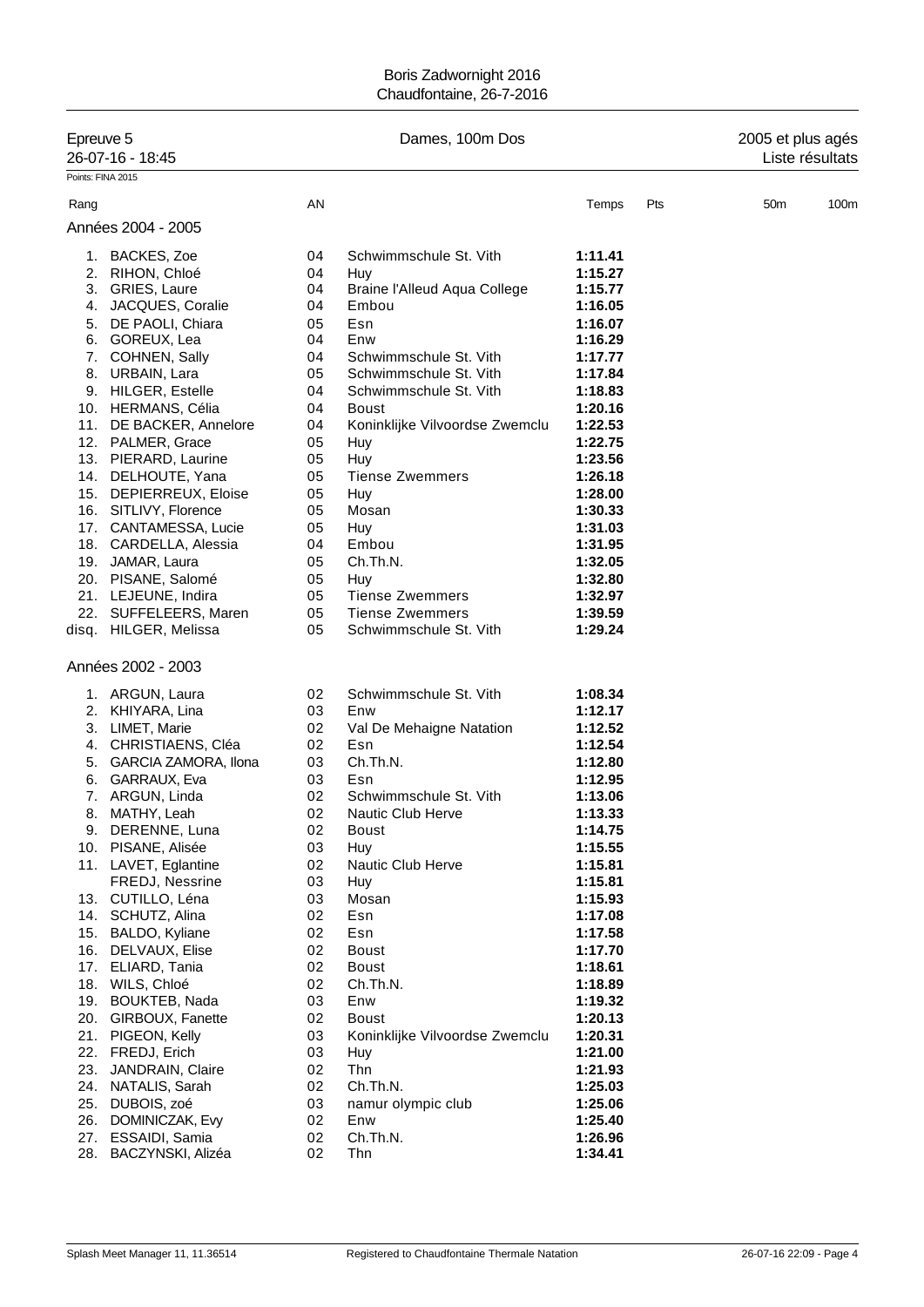# Epreuve 5, Dames, 100m Dos

# Années 2000 - 2001

| 1. GARCIA ZAMORA, Salomé | 01 | Ch.Th.N.                       | 1:07.41 |
|--------------------------|----|--------------------------------|---------|
| VANDENHOOFT, Louison     | 01 | Herstalnatation                | 1:09.88 |
| DE BACKER, Nele          | 00 | Koninklijke Vilvoordse Zwemclu | 1:11.43 |
| MARION, Gladys           | 01 | Esn                            | 1:13.76 |
| PENASSE, Louise          | 01 | Val De Mehaigne Natation       | 1:14.50 |
| GODIN, Eline             | 00 | Esn                            | 1:18.44 |
| <b>BOUIHI, Leyla</b>     | 00 | Herstalnatation                | 1:20.51 |
| <b>FRANCOIS, Clara</b>   | 00 | Enw                            | 1:20.88 |
| <b>BEAUJEAN, Eve</b>     | 01 | Huy                            | 1:25.39 |
| 1999 et plus agés        |    |                                |         |
| JACQUES, Alison<br>1.    | 98 | Embou                          | 1:12.69 |
| SIMON, Fiona             | 98 | Esn                            | 1:14.73 |
| 3. CANTAMESSA, Astrid    | 98 | Huy                            | 1:15.63 |
| SIMONIS, Hélène          | 99 | Enw                            | 1:21.16 |
| VERBIST, Joyce           | 98 | Koninklijke Vilvoordse Zwemclu | 1:22.45 |
| <b>DEFRAINE, Claris</b>  | 99 | Esn                            | 1:16.45 |
|                          |    |                                |         |

| Epreuve 6          |    | Messieurs, 100m Dos |       |     |                         |  |
|--------------------|----|---------------------|-------|-----|-------------------------|--|
| 26-07-16 - 19:05   |    |                     |       |     | Liste résultats         |  |
| Points: FINA 2015  |    |                     |       |     |                         |  |
| Rang               | AN |                     | Temps | Pts | 100m<br>50 <sub>m</sub> |  |
| Années 2004 - 2005 |    |                     |       |     |                         |  |

|       | DE BROUX, Francois          | 04 | namur olympic club             | 1:17.94 |
|-------|-----------------------------|----|--------------------------------|---------|
| 2.    | LOURTIE, Théo               | 04 | Ch.Th.N.                       | 1:18.62 |
| 3.    | RENARD, Enzo                | 04 | Cercle Royal de Natation Arlon | 1:19.11 |
| 4.    | CAMERLYNCK, Mathias         | 04 | Koninklijke Vilvoordse Zwemclu | 1:21.12 |
| 5.    | LOUIS, Maxence              | 05 | Mosan                          | 1:23.71 |
| 6.    | BODSON, Simon               | 04 | Esn                            | 1:24.06 |
| 7.    | HÉRION, Augustin            | 05 | Mosan                          | 1:26.83 |
| 8.    | GAUDRY, Alexandre           | 04 | Huy                            | 1:27.01 |
| 9.    | DE BEL, Julien              | 04 | <b>Boust</b>                   | 1:28.73 |
| 10.   | ILLING, Louis               | 05 | Val De Mehaigne Natation       | 1:30.16 |
| 11.   | FEYAERTS, Floris            | 05 | Tiense Zwemmers                | 1:34.21 |
| 12.   | HAVELANGE, Quentin          | 05 | Val De Mehaigne Natation       | 1:37.16 |
| disq. | LAMQUET, Bastien            | 04 | namur olympic club             | 1:31.23 |
|       | disg. SABRI, Eliot          | 04 | Mosan                          | 1:32.98 |
|       | Années 2002 - 2003          |    |                                |         |
| 1.    | MAHIEU, Vincent             | 02 | Embou                          | 1:05.56 |
| 2.    | HUSQUINET, Paul             | 02 | Mosan                          | 1:07.44 |
| વ     | $DEVIII$ $\dot{F}$ $I$ ouis | n٩ | Emhou                          | 1.0816  |

|    | Z. NUJUUINET, FAUI        | V4 | MUSALL                         | 1.V7.44 |
|----|---------------------------|----|--------------------------------|---------|
|    | 3. DEVILLÉ, Louis         | 03 | Embou                          | 1:08.16 |
| 4. | SOGOMONIAN, Eric          | 03 | Mosan                          | 1:08.69 |
| 5. | DENGIS, Bastien           | 02 | Enw                            | 1:09.83 |
| 6. | THEYS, Killian            | 02 | Enw                            | 1:11.82 |
| 7. | <b>BEAUTHIER, Killian</b> | 02 | Koninklijke Vilvoordse Zwemclu | 1:12.10 |
| 8. | BULBO, Noah               | 03 | Braine l'Alleud Aqua College   | 1:14.96 |
| 9. | JURDAN, Pierre            | 03 | Ch.Th.N.                       | 1:17.65 |
|    | 10. SACRE, Benjamin       | 03 | Scr                            | 1:20.49 |
|    | 11. BABISTA, Liam         | 03 | Enw                            | 1:24.93 |
|    | 12. FRANCOIS, Mathias     | 03 | Enw                            | 1:25.19 |
|    | 13. DUBUISSON, Thomas     | 03 | Nautic Club Herve              | 1:27.25 |
|    | 14. LEROY, Guillaume      | 03 | namur olympic club             | 1:27.58 |
|    |                           |    |                                |         |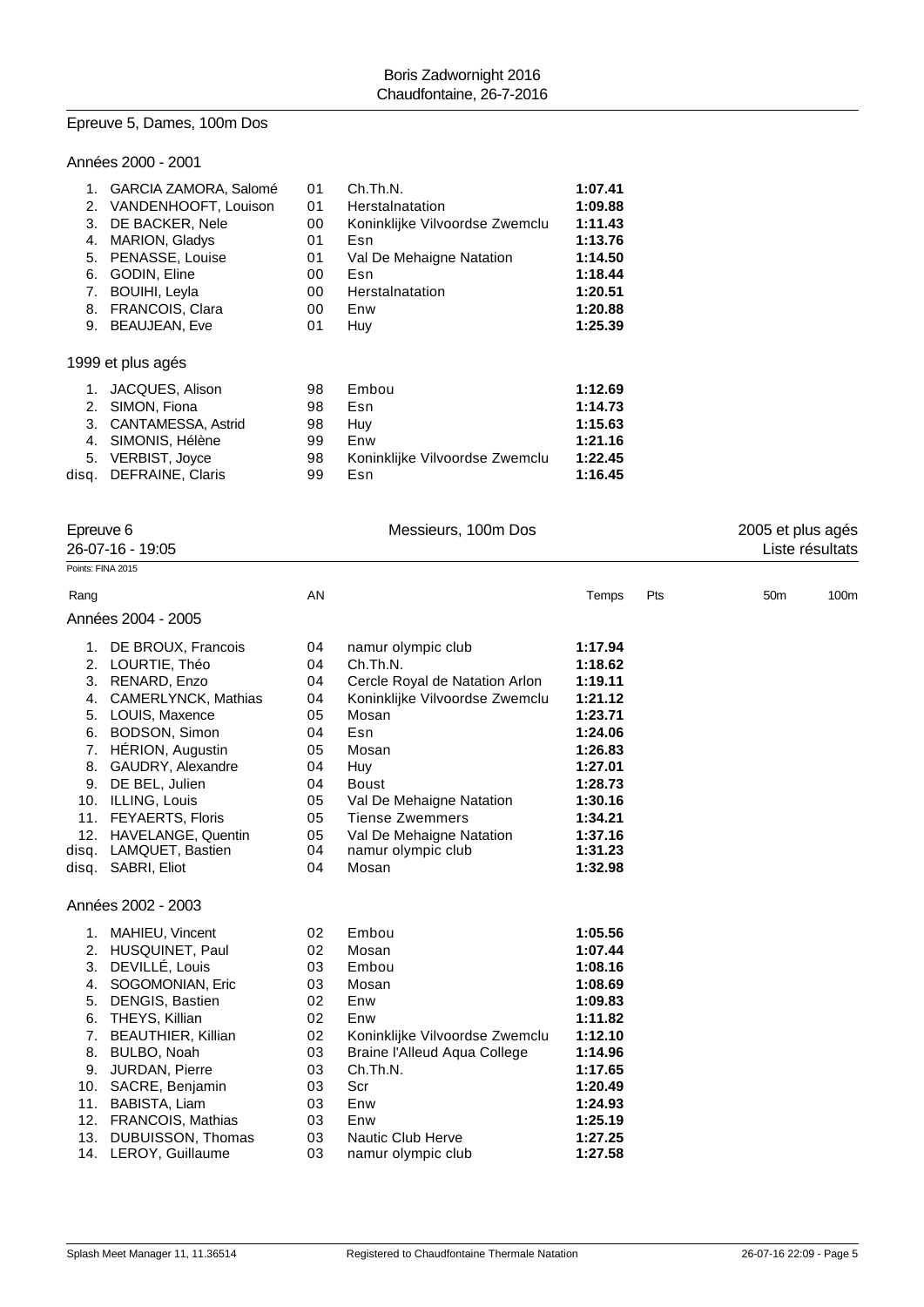## Epreuve 6, Messieurs, 100m Dos

## Années 2000 - 2001

| 1.  | EMO, Jerome                | 00 | Herstalnatation                | 58.96   |
|-----|----------------------------|----|--------------------------------|---------|
| 2.  | FORRO, William             | 00 | Herstalnatation                | 1:07.59 |
| 3.  | FRISSCHEN, Gilles          | 00 | <b>Nautic Club Herve</b>       | 1:11.58 |
| 4.  | VAN DEN BEMPT, Michiel     | 01 | <b>Tiense Zwemmers</b>         | 1:12.09 |
| 5.  | PAUWELS, Michael           | 01 | Tiense Zwemmers                | 1:12.43 |
| 6.  | <b>COLLINET, Germain</b>   | 00 | Cercle Royal de Natation Arlon | 1:13.16 |
| 7.  | <b>HENDRICK, Sébastien</b> | 01 | Ch.Th.N.                       | 1:13.35 |
| 8.  | <b>FRANCKART, Auguste</b>  | 01 | Huy                            | 1:13.95 |
| 9.  | DOMINICZAK, Robin          | 00 | Enw                            | 1:15.64 |
| 10. | CHANTRAINE, Owen           | 00 | Cercle De Natation Sportcity W | 1:17.53 |
| 11. | ALAOUI, Othman             | 01 | Huy                            | 1:22.22 |
|     | 1999 et plus agés          |    |                                |         |
| 1.  | DOUKMANI, Zakariya         | 99 | Herstalnatation                | 1:00.33 |
| 2.  | JACQUERIE, Paul            | 94 | Herstalnatation                | 1:01.62 |
| 3.  | <b>BASTIN, Cédric</b>      | 91 | flipper club natation Saint ge | 1:06.32 |
| 4.  | <b>INNES, Timothee</b>     | 98 | Enw                            | 1:08.84 |
| 5.  | NIGRA, Loic                | 94 | Koninklijke Vilvoordse Zwemclu | 1:11.52 |
| 6.  | LECOMTE, Romin             | 99 | Ch.Th.N.                       | 1:18.92 |

| Epreuve 7<br>26-07-16 - 19:20    |                                                                                                                   |                                  | Filles, 100m Libre                                                           |                                                                |     | Années 2006 - 2008<br>Liste résultats |                 |
|----------------------------------|-------------------------------------------------------------------------------------------------------------------|----------------------------------|------------------------------------------------------------------------------|----------------------------------------------------------------|-----|---------------------------------------|-----------------|
|                                  | Points: FINA 2015                                                                                                 |                                  |                                                                              |                                                                |     |                                       |                 |
| Rang                             |                                                                                                                   | AN                               |                                                                              | Temps                                                          | Pts | 50 <sub>m</sub>                       | 100m            |
|                                  | Année 2008                                                                                                        |                                  |                                                                              |                                                                |     |                                       |                 |
|                                  | 1. DEVILLÉ, Hélenne                                                                                               | 08                               | Embou                                                                        | 1:43.41                                                        |     |                                       |                 |
|                                  | Année 2007                                                                                                        |                                  |                                                                              |                                                                |     |                                       |                 |
| 2.                               | 1. PIERLOT, Amélie<br>GOENEN-KESSLER, Dina-Niki07<br>3. HENDRICK, Line<br>4. DETHIER, Sophie                      | 07<br>07<br>07                   | Embou<br>Schwimmschule St. Vith<br>Ch.Th.N.<br>Schwimmschule St. Vith        | 1:30.85<br>1:33.51<br>1:35.32<br>1:51.03                       |     |                                       |                 |
|                                  | Année 2006                                                                                                        |                                  |                                                                              |                                                                |     |                                       |                 |
| 1.<br>2.<br>3.<br>4.<br>5.<br>6. | DOMINICZAK, Naya<br><b>BOUKTEB, Chada</b><br>DAVID, Sarah<br>PANTALONE, Alissia<br>CHABOT, Camille<br>SMAL, Maëva | 06<br>06<br>06<br>06<br>06<br>06 | Enw<br>Enw<br>Ch.Th.N.<br><b>Thn</b><br>Ch.Th.N.<br>Val De Mehaigne Natation | 1:15.64<br>1:19.96<br>1:26.98<br>1:28.65<br>1:30.95<br>1:34.90 |     |                                       |                 |
| Epreuve 8                        | 26-07-16 - 19:30                                                                                                  |                                  | Garçons, 100m Libre                                                          |                                                                |     | Années 2006 - 2008                    | Liste résultats |
|                                  | Points: FINA 2015                                                                                                 |                                  |                                                                              |                                                                |     |                                       |                 |
| Rang                             | Année 2008                                                                                                        | AN                               |                                                                              | Temps                                                          | Pts | 50 <sub>m</sub>                       | 100m            |

| 1. GOIRE, Arnaud   |       | 08 Embou               | 1:33.13 |
|--------------------|-------|------------------------|---------|
| 2. URBAIN, Raphael | 08. L | Schwimmschule St. Vith | 1:44.48 |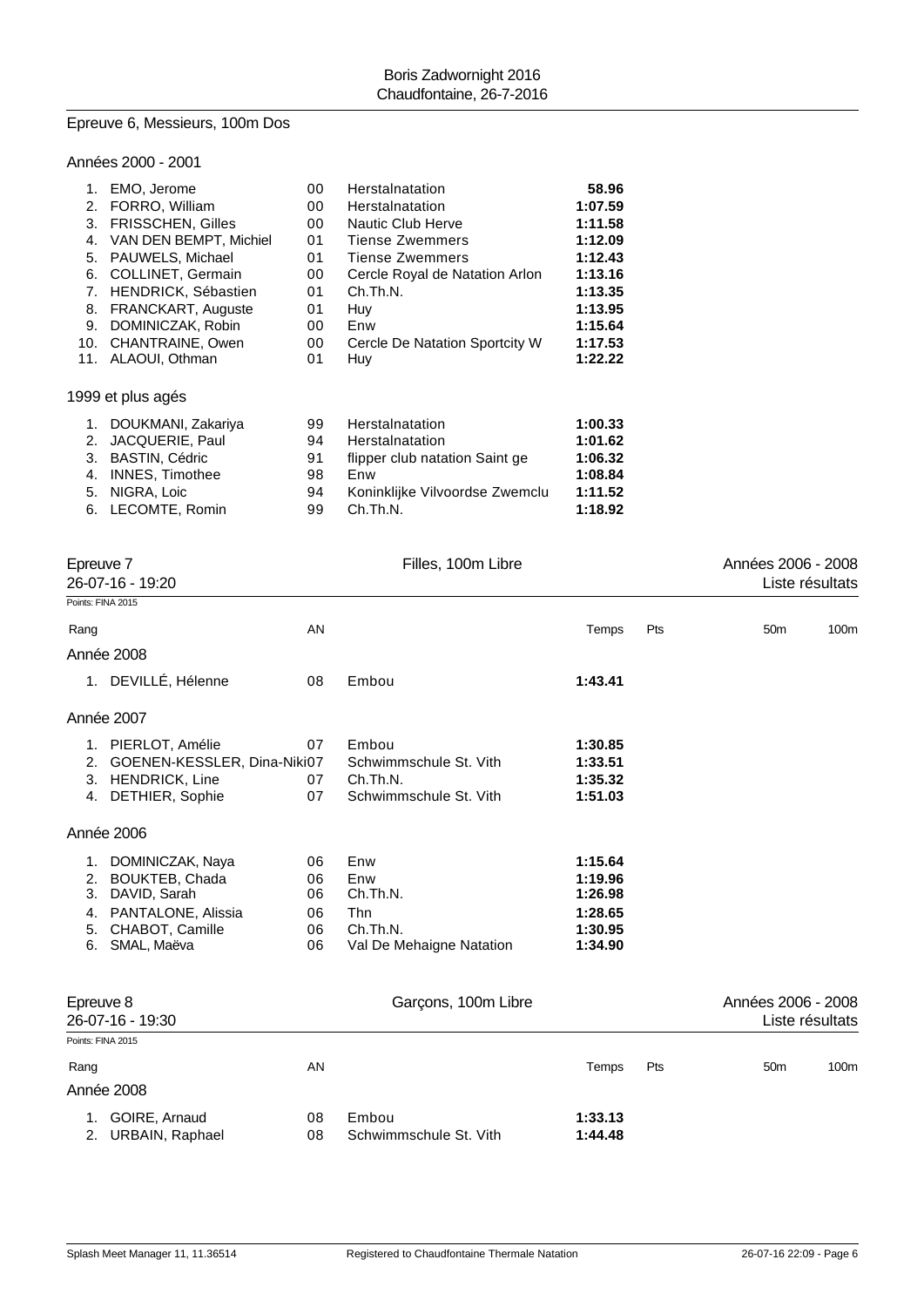# Epreuve 8, Garçons, 100m Libre

# Année 2007

| 1. LOURTIE, Clément | 07 | Ch.Th.N.               | 1:24.93 |
|---------------------|----|------------------------|---------|
| 2. SOGOMONIAN, Emin | 07 | Mosan                  | 1:31.18 |
|                     |    |                        |         |
| Année 2006          |    |                        |         |
|                     |    |                        |         |
| 1. STRAETEN, Victor | 06 | Ch.Th.N.               | 1:11.69 |
| 2. PARDON, Lennert  | 06 | <b>Tiense Zwemmers</b> | 1:18.66 |
| 3. CROMBEL, Jean    | 06 | Embou                  | 1:21.91 |
| 4. GOIRE, Antoine   | 06 | Embou                  | 1:31.91 |
|                     |    |                        |         |

| Epreuve 9<br>26-07-16 - 19:30 |                         | Dames, 100m Brasse |                                |         |     | 2005 et plus agés |                 |  |
|-------------------------------|-------------------------|--------------------|--------------------------------|---------|-----|-------------------|-----------------|--|
|                               |                         |                    |                                |         |     |                   | Liste résultats |  |
|                               | Points: FINA 2015       |                    |                                |         |     |                   |                 |  |
| Rang                          |                         | AN                 |                                | Temps   | Pts | 50 <sub>m</sub>   | 100m            |  |
|                               | Années 2004 - 2005      |                    |                                |         |     |                   |                 |  |
|                               | 1. BACKES, Zoe          | 04                 | Schwimmschule St. Vith         | 1:21.95 |     |                   |                 |  |
|                               | 2. LAERMANS, Emma       | 04                 | Esn                            | 1:24.18 |     |                   |                 |  |
|                               | 3. RIHON, Chloé         | 04                 | Huy                            | 1:29.61 |     |                   |                 |  |
| 4.                            | JACQUES, Coralie        | 04                 | Embou                          | 1:30.69 |     |                   |                 |  |
| 5.                            | BORRÉ, Chloé            | 05                 | Embou                          | 1:30.77 |     |                   |                 |  |
|                               | 6. MAYERES, Nell        | 04                 | <b>Nautic Club Herve</b>       | 1:31.82 |     |                   |                 |  |
|                               | 7. PIERARD, Laurine     | 05                 | Huy                            | 1:32.22 |     |                   |                 |  |
|                               | 8. PALMER, Grace        | 05                 | Huy                            | 1:32.36 |     |                   |                 |  |
|                               | 9. URBAIN, Lara         | 05                 | Schwimmschule St. Vith         | 1:33.12 |     |                   |                 |  |
|                               | 10. LEEMANS, Renske     | 04                 | <b>Tiense Zwemmers</b>         | 1:34.00 |     |                   |                 |  |
|                               | 11. KALUT, Vianne       | 04                 | <b>Tiense Zwemmers</b>         | 1:34.28 |     |                   |                 |  |
|                               | 12. WASTIAU, Louise     | 04                 | Val De Mehaigne Natation       | 1:35.34 |     |                   |                 |  |
|                               | 13. BOUX, Jana          | 04                 | <b>Tiense Zwemmers</b>         | 1:35.66 |     |                   |                 |  |
|                               | 14. LAVET, Mélusine     | 04                 | Nautic Club Herve              | 1:36.78 |     |                   |                 |  |
|                               | 15. DETHIER, Emilie     | 05                 | Schwimmschule St. Vith         | 1:37.19 |     |                   |                 |  |
|                               | 16. LEJEUNE, Indira     | 05                 | <b>Tiense Zwemmers</b>         | 1:37.45 |     |                   |                 |  |
|                               | 17. OHN, Lucie          | 05                 | Herstalnatation                | 1:38.50 |     |                   |                 |  |
|                               | 18. CANTAMESSA, Lucie   | 05                 | Huy                            | 1:41.87 |     |                   |                 |  |
|                               | 19. GODFRIAUX, Laura    | 04                 | <b>Boust</b>                   | 1:42.42 |     |                   |                 |  |
|                               | 20. BOUTET, Line        | 05                 | <b>Nautic Club Herve</b>       | 1:42.50 |     |                   |                 |  |
|                               | 21. CHABOT, Amélie      | 04                 | Ch.Th.N.                       | 1:43.48 |     |                   |                 |  |
|                               | 22. PISANE, Salomé      | 05                 | Huy                            | 1:43.87 |     |                   |                 |  |
|                               | 23. DEPIERREUX, Eloise  | 05                 | Huy                            | 1:45.53 |     |                   |                 |  |
|                               | 24. HENDRICK, Léna      | 05                 | Ch.Th.N.                       | 1:46.50 |     |                   |                 |  |
|                               | 25. SITLIVY, Florence   | 05                 | Mosan                          | 1:48.25 |     |                   |                 |  |
|                               | 26. DE BACKER, Annelore | 04                 | Koninklijke Vilvoordse Zwemclu | 1:48.83 |     |                   |                 |  |
|                               | 27. CARDELLA, Alessia   | 04                 | Embou                          | 1:50.57 |     |                   |                 |  |
|                               | 28. SUFFELEERS, Maren   | 05                 | <b>Tiense Zwemmers</b>         | 1:54.03 |     |                   |                 |  |
|                               | 29. JONLET, Amelie      | 04                 | Thn                            | 1:54.43 |     |                   |                 |  |
|                               | Années 2002 - 2003      |                    |                                |         |     |                   |                 |  |
|                               | 1. HAAS, Kathrin        | 03                 | Schwimmschule St. Vith         | 1:20.46 |     |                   |                 |  |
|                               | 2. MAKA, Emilie         | 02                 | Esn                            | 1:21.74 |     |                   |                 |  |
|                               | 3. BOUTET, Cléo         | 02                 | Nautic Club Herve              | 1:22.94 |     |                   |                 |  |
|                               | 4. CUTILLO, Léna        | 03                 | Mosan                          | 1:23.49 |     |                   |                 |  |
| 5.                            | KHIYARA, Lina           | 03                 | Enw                            | 1:24.17 |     |                   |                 |  |
| 6.                            | PIGEON, Kelly           | 03                 | Koninklijke Vilvoordse Zwemclu | 1:25.32 |     |                   |                 |  |
| 7.                            | DELMAL, Lola            | 03                 | Embou                          | 1:25.88 |     |                   |                 |  |
| 8.                            | <b>BOUKTEB, Nada</b>    | 03                 | Enw                            | 1:25.98 |     |                   |                 |  |
|                               | 9. FREDJ, Nessrine      | 03                 | Huy                            | 1:26.23 |     |                   |                 |  |
| 10.                           | TAMIGNEAUX, Charlotte   | 02                 | Herstalnatation                | 1:27.03 |     |                   |                 |  |
| 11.                           | JAMOTTE, Elise          | 03                 | Enw                            | 1:27.68 |     |                   |                 |  |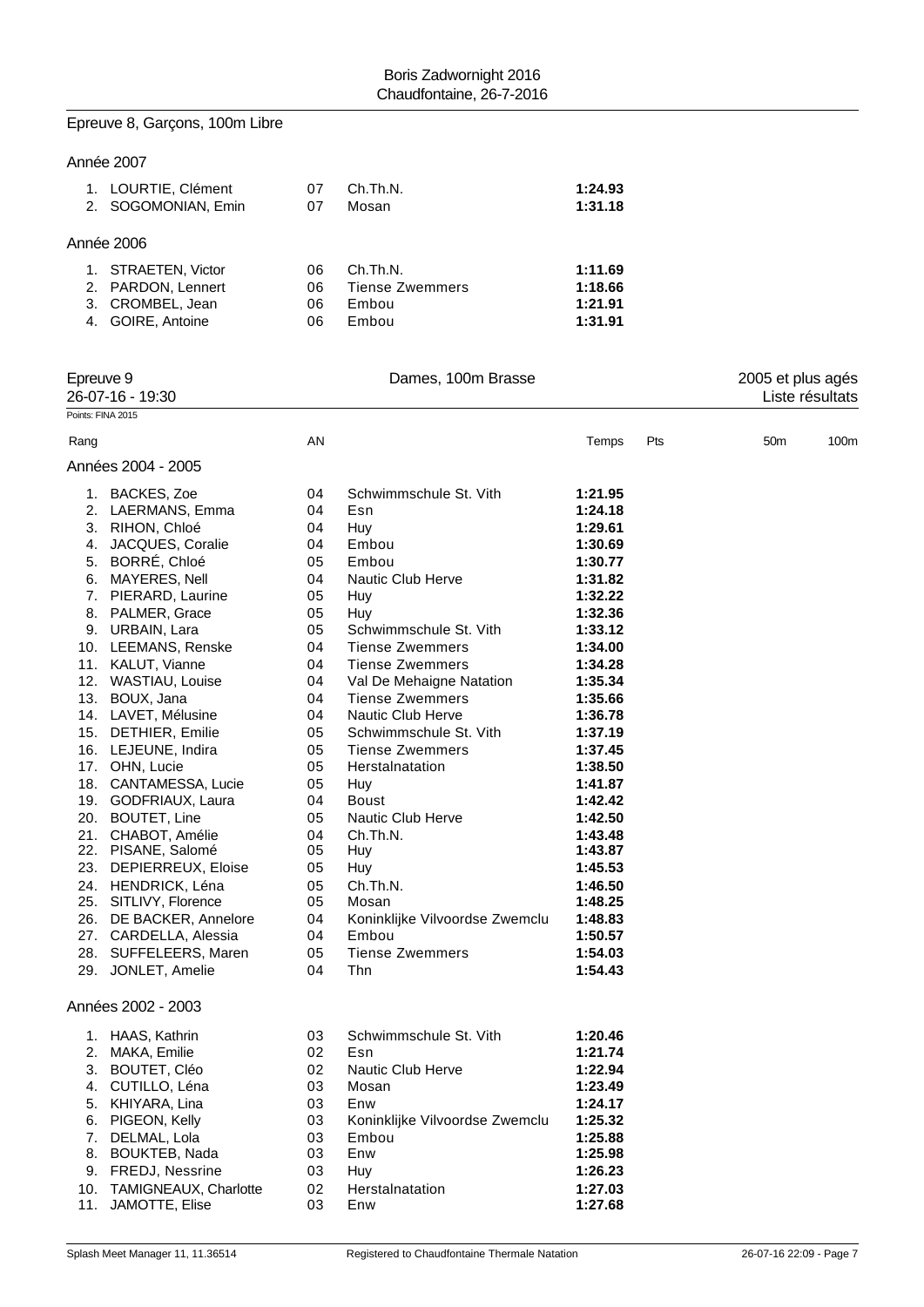# Epreuve 9, Filles, 100m Brasse, Années 2002 - 2003

| Rang              |                        | ΑN       |                                | Temps   | Pts | 50 <sub>m</sub>   | 100m |
|-------------------|------------------------|----------|--------------------------------|---------|-----|-------------------|------|
|                   | 12. PISANE, Alisée     | 03       | Huy                            | 1:28.53 |     |                   |      |
|                   | 13. NATALIS, Sarah     | 02       | Ch.Th.N.                       | 1:33.83 |     |                   |      |
|                   | 14. DOMINICZAK, Evy    | 02       | Enw                            | 1:34.28 |     |                   |      |
|                   | 15. DUBOIS, zoé        | 03       | namur olympic club             | 1:36.12 |     |                   |      |
|                   | 16. ESSAIDI, Samia     | 02       | Ch.Th.N.                       | 1:37.87 |     |                   |      |
|                   | 17. FREDJ, Erich       | 03       | Huy                            | 1:37.91 |     |                   |      |
|                   | 18. JANDRAIN, Claire   | 02       | <b>Thn</b>                     | 1:39.33 |     |                   |      |
|                   | 19. LOURTIE, flavie    | 03       | Ch.Th.N.                       | 1:45.75 |     |                   |      |
|                   | disq. PANSAERT, Manon  | 02       | namur olympic club             | 1:34.09 |     |                   |      |
|                   | Années 2000 - 2001     |          |                                |         |     |                   |      |
|                   | 1. LETTE, Laura        | 01       | Herstalnatation                | 1:20.22 |     |                   |      |
|                   | 2. ARGUN, Verena       | 00       | Schwimmschule St. Vith         | 1:24.34 |     |                   |      |
|                   | 3. DE BACKER, Nele     | 00       | Koninklijke Vilvoordse Zwemclu | 1:24.62 |     |                   |      |
|                   | 4. FRANCOIS, Clara     | 00       | Enw                            | 1:28.28 |     |                   |      |
|                   | 5. SANCHEZ, Lorena     | 01       | Herstalnatation                | 1:29.44 |     |                   |      |
|                   | 6. BEAUJEAN, Eve       | 01       | Huy                            | 1:33.99 |     |                   |      |
|                   | 1999 et plus agés      |          |                                |         |     |                   |      |
|                   | 1. GOFFAUX, Célia      | 99       | Val De Mehaigne Natation       | 1:25.03 |     |                   |      |
|                   | 2. CANTAMESSA, Astrid  | 98       | Huy                            | 1:26.44 |     |                   |      |
|                   | 3. VERBIST, Joyce      | 98       | Koninklijke Vilvoordse Zwemclu | 1:36.45 |     |                   |      |
|                   |                        |          |                                |         |     |                   |      |
|                   | Epreuve 10             |          | Messieurs, 100m Brasse         |         |     | 2005 et plus agés |      |
|                   | 26-07-16 - 19:55       |          |                                |         |     | Liste résultats   |      |
| Points: FINA 2015 |                        |          |                                |         |     |                   |      |
| Rang              |                        | AN       |                                | Temps   | Pts | 50 <sub>m</sub>   | 100m |
|                   | Années 2004 - 2005     |          |                                |         |     |                   |      |
|                   | 1. LOURTIE, Théo       | 04       | Ch.Th.N.                       | 1:24.60 |     |                   |      |
|                   | 2. CAMERLYNCK, Mathias | 04       | Koninklijke Vilvoordse Zwemclu | 1:26.43 |     |                   |      |
| 3.                | JANSSENS, Mateo        | 04       | <b>Boust</b>                   | 1:26.95 |     |                   |      |
|                   | 4. LABYE, Romain       | 05       | Mosan                          | 1:29.97 |     |                   |      |
|                   | 5. DANTHINE, Zacharie  | 04       | Cercle Royal de Natation Arlon | 1:32.48 |     |                   |      |
|                   | 6. BERTUZZI, Valentin  | 04       | Herstalnatation                | 1:33.26 |     |                   |      |
|                   | LAMQUET, Bastien       | 04       | namur olympic club             | 1:33.66 |     |                   |      |
| 8.                | LOUIS, Maxence         | 05       | Mosan                          | 1:34.90 |     |                   |      |
|                   | 9. RENARD, Enzo        | 04       | Cercle Royal de Natation Arlon | 1:37.14 |     |                   |      |
|                   | 10. TAMIGNEAUX, Arthur | 04       | Herstalnatation                | 1:41.84 |     |                   |      |
| 11.               | GAUDRY, Alexandre      | 04       | Huy                            | 1:43.25 |     |                   |      |
|                   | 12. HÉRION, Augustin   | 05       | Mosan                          | 1:43.76 |     |                   |      |
|                   | 13. LOURTIE, Nicolas   | 05       | Ch.Th.N.                       | 1:43.96 |     |                   |      |
|                   | 14. HAID, Alexandre    | 05       | Thn                            | 1:52.03 |     |                   |      |
|                   | 15. FEYAERTS, Floris   | 05<br>04 | <b>Tiense Zwemmers</b>         | 1:53.79 |     |                   |      |
| 16.               | SABRI, Eliot           |          | Mosan                          | 1:56.95 |     |                   |      |
|                   | Années 2002 - 2003     |          |                                |         |     |                   |      |
|                   | 1. BENZIGER, Sacha     | 02       | Embou                          | 1:16.15 |     |                   |      |
|                   | 2. BEAUTHIER, Killian  | 02       | Koninklijke Vilvoordse Zwemclu | 1:18.48 |     |                   |      |
|                   | 3. LOURTIE, Hugo       | 02       | Ch.Th.N.                       | 1:19.31 |     |                   |      |
| 4.                | SCHUMACHER, Lou        | 02       | Herstalnatation                | 1:20.26 |     |                   |      |
|                   | 5. SOGOMONIAN, Eric    | 03       | Mosan                          | 1:22.08 |     |                   |      |
| 6.                | COHNEN, Levy           | 03       | Schwimmschule St. Vith         | 1:22.95 |     |                   |      |
| 7.                | OHN, Antoine           | 02       | Herstalnatation                | 1:25.30 |     |                   |      |
| 8.                | GARRAUX, Alois         | 03       | Esn                            | 1:27.28 |     |                   |      |
| 9.                | QUEVRIN, Luca          | 02       | Herstalnatation                | 1:29.55 |     |                   |      |
| 10.               | MAMBOUR, Alexei        | 02       | Scr                            | 1:29.74 |     |                   |      |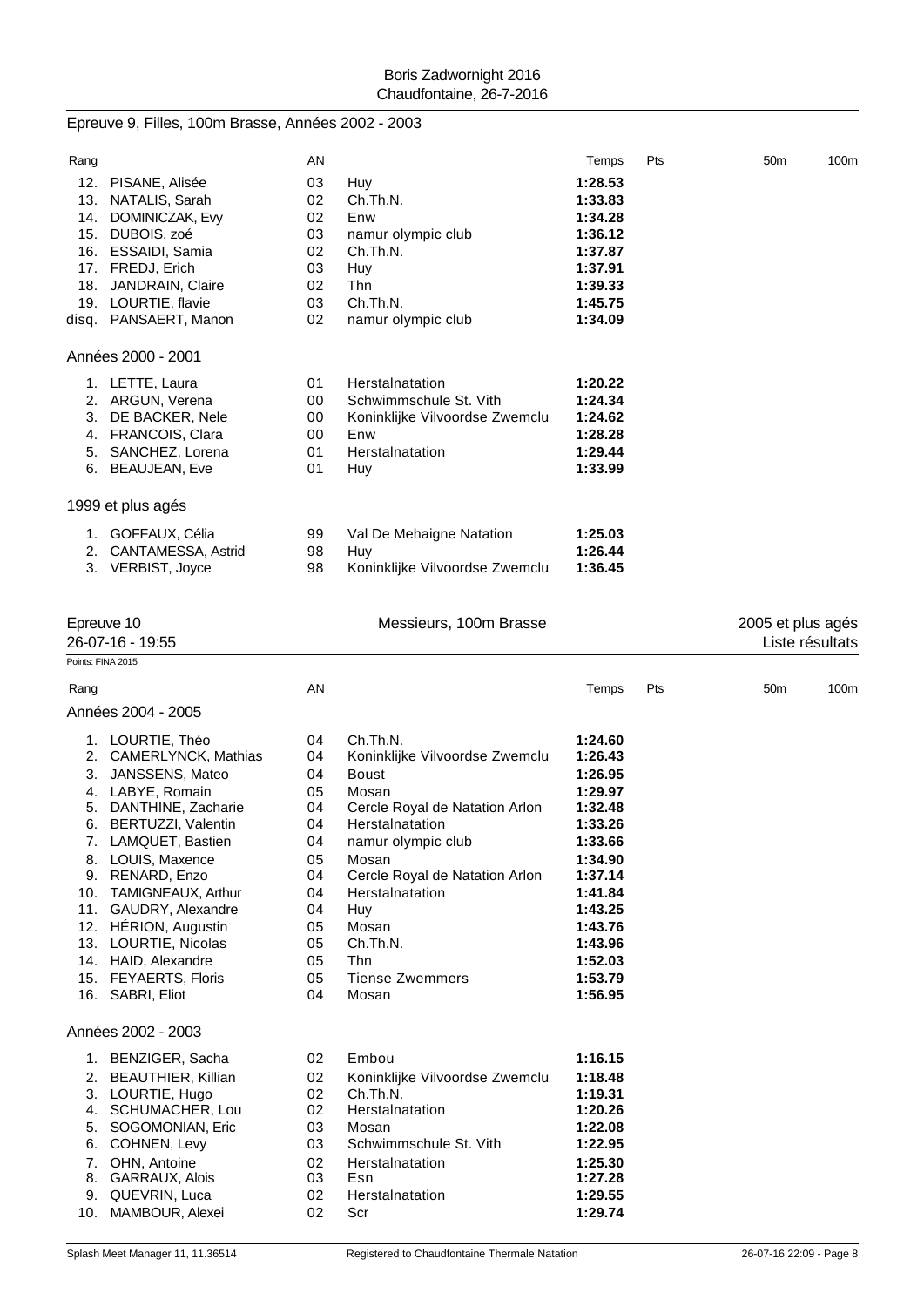|                   | Epreuve 10, Garçons, 100m Brasse, Années 2002 - 2003 |          |                                |                    |     |                                      |      |
|-------------------|------------------------------------------------------|----------|--------------------------------|--------------------|-----|--------------------------------------|------|
| Rang              |                                                      | AN       |                                | Temps              | Pts | 50 <sub>m</sub>                      | 100m |
|                   | 11. FRANCOIS, Mathias                                | 03       | Enw                            | 1:32.73            |     |                                      |      |
|                   | 12. BABISTA, Liam                                    | 03       | Enw                            | 1:35.29            |     |                                      |      |
|                   | 13. SACRE, Benjamin                                  | 03       | Scr                            | 1:36.24            |     |                                      |      |
|                   | 14. LEROY, Guillaume                                 | 03       | namur olympic club             | 1:39.58            |     |                                      |      |
|                   | Années 2000 - 2001                                   |          |                                |                    |     |                                      |      |
|                   | 1. VAN DEN BEMPT, Michiel                            | 01       | <b>Tiense Zwemmers</b>         | 1:18.87            |     |                                      |      |
|                   | 2. CHANTRAINE, Owen                                  | 00       | Cercle De Natation Sportcity W | 1:18.95            |     |                                      |      |
|                   | 3. COLLIN, Nathan                                    | 01       | Nautic Club Herve              | 1:21.18            |     |                                      |      |
|                   | 4. MAMBOUR, Anton                                    | 01       | Scr                            | 1:23.75            |     |                                      |      |
|                   | 5. HENDRICK, Sébastien                               | 01       | Ch.Th.N.                       | 1:26.05            |     |                                      |      |
|                   | 6. ALAOUI, Othman                                    | 01       | Huy                            | 1:28.45            |     |                                      |      |
|                   | 7. MEURISSE, Axel                                    | 00       | Ch.Th.N.                       | 1:33.90            |     |                                      |      |
|                   | 1999 et plus agés                                    |          |                                |                    |     |                                      |      |
|                   | 1. JACOB, Geoffrey                                   | 88       | Herstalnatation                | 1:10.68            |     |                                      |      |
|                   | 2. WAUTHOZ, Julien                                   | 99       | Enw                            | 1:17.84            |     |                                      |      |
| 3.                | DIGNEFFE, Sebastien                                  | 93       | flipper club natation Saint ge | 1:21.56            |     |                                      |      |
|                   | 4. LECOMTE, Romin                                    | 99       | Ch.Th.N.                       | 1:28.81            |     |                                      |      |
|                   |                                                      |          |                                |                    |     |                                      |      |
|                   | Epreuve 11<br>26-07-16 - 20:40                       |          | Dames, 100m Libre              |                    |     | 2005 et plus agés<br>Liste résultats |      |
| Points: FINA 2015 |                                                      |          |                                |                    |     |                                      |      |
| Rang              |                                                      | AN       |                                | Temps              | Pts | 50 <sub>m</sub>                      | 100m |
|                   | Années 2004 - 2005                                   |          |                                |                    |     |                                      |      |
|                   | 1. RIHON, Chloé                                      | 04       | Huy                            | 1:06.61            |     |                                      |      |
|                   | 2. BACKES, Zoe                                       | 04       | Schwimmschule St. Vith         | 1:07.02            |     |                                      |      |
|                   | 3. GRIES, Laure                                      | 04       | Braine l'Alleud Aqua College   | 1:07.42            |     |                                      |      |
|                   | 4. HERMANS, Célia                                    | 04       | Boust                          | 1:07.79            |     |                                      |      |
|                   | 5. GOREUX, Lea                                       | 04       | Enw                            | 1:08.13            |     |                                      |      |
|                   | 6. LAERMANS, Emma                                    | 04       | Esn                            | 1:08.19            |     |                                      |      |
| 7.                | MAYERES, Nell                                        | 04       | Nautic Club Herve              | 1:08.28            |     |                                      |      |
| 8.                | HILGER, Estelle                                      | 04       | Schwimmschule St. Vith         | 1:09.34            |     |                                      |      |
|                   | 9. PALMER, Grace                                     | 05       | Huy                            | 1:11.70            |     |                                      |      |
|                   | 10. COHNEN, Sally                                    | 04       | Schwimmschule St. Vith         | 1:12.10            |     |                                      |      |
| 11.               | PIERARD, Laurine                                     | 05       | Huy                            | 1:12.18            |     |                                      |      |
|                   | 12. LAVET, Mélusine<br>13. CHABOT, Amélie            | 04<br>04 | Nautic Club Herve<br>Ch.Th.N.  | 1:12.64<br>1:12.81 |     |                                      |      |
| 14.               | URBAIN, Lara                                         | 05       | Schwimmschule St. Vith         | 1:13.21            |     |                                      |      |
|                   | 15. OHN, Lucie                                       | 05       | Herstalnatation                | 1:14.39            |     |                                      |      |
| 16.               | DERENNE, Zoe                                         | 04       | <b>Boust</b>                   | 1:14.59            |     |                                      |      |
| 17.               | DE BACKER, Annelore                                  | 04       | Koninklijke Vilvoordse Zwemclu | 1:14.62            |     |                                      |      |
|                   | 18. HILGER, Melissa                                  | 05       | Schwimmschule St. Vith         | 1:15.13            |     |                                      |      |
|                   | 19. KALUT, Vianne                                    | 04       | <b>Tiense Zwemmers</b>         | 1:15.14            |     |                                      |      |
| 20.               | DE PAOLI, Chiara                                     | 05       | Esn                            | 1:15.43            |     |                                      |      |
|                   | 21. WASTIAU, Louise                                  | 04       | Val De Mehaigne Natation       | 1:15.56            |     |                                      |      |
| 22.               | DELHOUTE, Yana                                       | 05       | <b>Tiense Zwemmers</b>         | 1:15.99            |     |                                      |      |
|                   | 23. GOIRE, Charlotte                                 | 04       | Embou                          | 1:16.05            |     |                                      |      |
|                   | 24. GODFRIAUX, Laura                                 | 04       | <b>Boust</b>                   | 1:16.49            |     |                                      |      |
| 25.               | DEPIERREUX, Eloise                                   | 05       | Huy                            | 1:16.64            |     |                                      |      |
|                   | 26. PISANE, Salomé                                   | 05       | Huy                            | 1:17.88            |     |                                      |      |
| 27.               | CANTAMESSA, Lucie                                    | 05       | Huy                            | 1:17.93            |     |                                      |      |
|                   | 28. HENDRICK, Léna                                   | 05       | Ch.Th.N.                       | 1:18.47            |     |                                      |      |
| 29.               | DETHIER, Emilie                                      | 05       | Schwimmschule St. Vith         | 1:18.94            |     |                                      |      |
| 30.               | SITLIVY, Florence                                    | 05       | Mosan                          | 1:19.78            |     |                                      |      |
|                   | 31. LEEMANS, Renske                                  | 04       | <b>Tiense Zwemmers</b>         | 1:21.62            |     |                                      |      |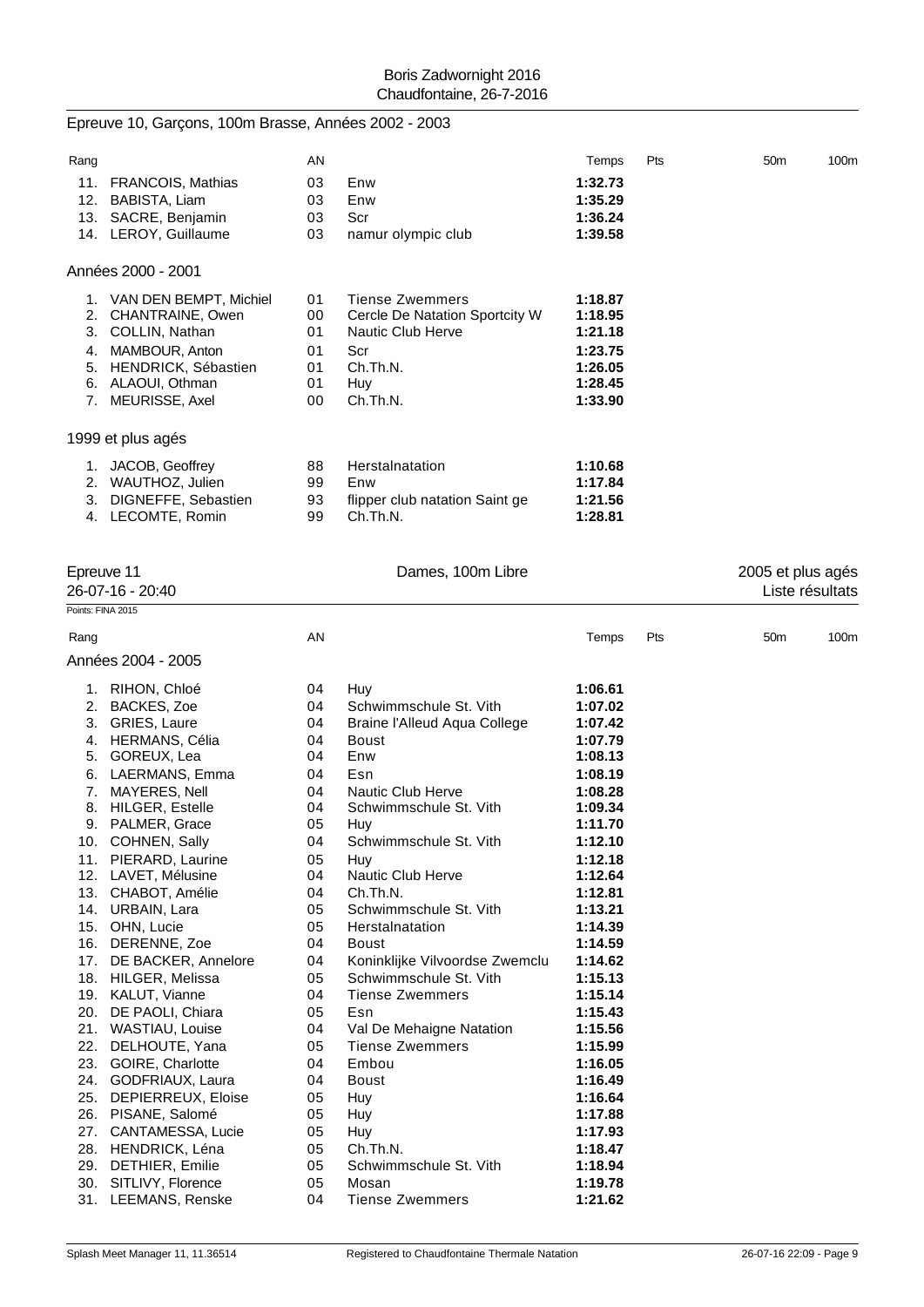|      | Epreuve 11, Filles, 100m Libre, Années 2004 - 2005 |    |                                |         |     |     |                  |
|------|----------------------------------------------------|----|--------------------------------|---------|-----|-----|------------------|
| Rang |                                                    | AN |                                | Temps   | Pts | 50m | 100 <sub>m</sub> |
| 32.  | BOUTET, Line                                       | 05 | <b>Nautic Club Herve</b>       | 1:21.66 |     |     |                  |
|      | 33. LEJEUNE, Indira                                | 05 | <b>Tiense Zwemmers</b>         | 1:23.14 |     |     |                  |
|      | 34. CARDELLA, Alessia                              | 04 | Embou                          | 1:23.77 |     |     |                  |
|      | 35. SUFFELEERS, Maren                              | 05 | <b>Tiense Zwemmers</b>         | 1:25.98 |     |     |                  |
|      | 36. JAMAR, Laura                                   | 05 | Ch.Th.N.                       | 1:27.57 |     |     |                  |
|      | 37. JONLET, Amelie                                 | 04 | Thn                            | 1:37.29 |     |     |                  |
|      | Années 2002 - 2003                                 |    |                                |         |     |     |                  |
|      | 1. DUMONT, Josephine                               | 02 | Embou                          | 1:02.69 |     |     |                  |
| 2.   | CHRISTIAENS, Cléa                                  | 02 | Esn                            | 1:02.81 |     |     |                  |
|      | 3. MAKA, Emilie                                    | 02 | Esn                            | 1:02.86 |     |     |                  |
|      | 4. GARCIA ZAMORA, Ilona                            | 03 | Ch.Th.N.                       | 1:03.16 |     |     |                  |
|      | 5. TAMIGNEAUX, Charlotte                           | 02 | Herstalnatation                | 1:03.44 |     |     |                  |
|      | 6. KHIYARA, Lina                                   | 03 | Enw                            | 1:03.79 |     |     |                  |
|      | 7. ARGUN, Laura                                    | 02 | Schwimmschule St. Vith         | 1:03.84 |     |     |                  |
|      | 8. GOIRE, Juliette                                 | 02 | Embou                          | 1:03.90 |     |     |                  |
|      | 9. PISANE, Alisée                                  | 03 | Huy                            | 1:04.13 |     |     |                  |
|      | 10. MATHY, Leah                                    | 02 | Nautic Club Herve              | 1:05.14 |     |     |                  |
|      | SCHUTZ, Alina                                      | 02 | Esn                            | 1:05.14 |     |     |                  |
|      | 12. GARRAUX, Eva                                   | 03 | Esn                            | 1:05.59 |     |     |                  |
|      | 13. LAVET, Eglantine                               | 02 | Nautic Club Herve              | 1:05.60 |     |     |                  |
|      | 14. ELIARD, Tania                                  | 02 | <b>Boust</b>                   | 1:05.87 |     |     |                  |
|      | 15. LIMET, Marie                                   | 02 | Val De Mehaigne Natation       | 1:06.52 |     |     |                  |
|      | 16. ARGUN, Linda                                   | 02 | Schwimmschule St. Vith         | 1:06.86 |     |     |                  |
|      | 17. FREDJ, Nessrine                                | 03 | Huy                            | 1:07.21 |     |     |                  |
|      | 18. HAAS, Kathrin                                  | 03 | Schwimmschule St. Vith         | 1:07.36 |     |     |                  |
|      | 19. JAMOTTE, Elise                                 | 03 | Enw                            | 1:07.66 |     |     |                  |
|      | 20. DERENNE, Luna                                  | 02 | <b>Boust</b>                   | 1:08.79 |     |     |                  |
|      | 21. CUTILLO, Léna                                  | 03 | Mosan                          | 1:08.84 |     |     |                  |
|      | 22. FREDJ, Erich                                   | 03 | Huy                            | 1:09.15 |     |     |                  |
|      | 23. DELMAL, Lola                                   | 03 | Embou                          | 1:09.90 |     |     |                  |
|      | 24. PIGEON, Kelly                                  | 03 | Koninklijke Vilvoordse Zwemclu | 1:09.94 |     |     |                  |
|      | 25. GIRBOUX, Fanette                               | 02 | <b>Boust</b>                   | 1:10.00 |     |     |                  |
|      | 26. NATALIS, Sarah                                 | 02 | Ch.Th.N.                       | 1:10.22 |     |     |                  |
| 27.  | ESSAIDI, Samia                                     | 02 | Ch.Th.N.                       | 1:11.12 |     |     |                  |
| 28.  | WATHIONG, Alizée                                   | 03 | Braine l'Alleud Aqua College   | 1:11.30 |     |     |                  |
|      | 29. BOUKTEB, Nada                                  | 03 | Enw                            | 1:11.74 |     |     |                  |
|      | 30. DOMINICZAK, Evy                                | 02 | Enw                            | 1:13.42 |     |     |                  |
|      | 31. DELVAUX, Elise                                 | 02 | <b>Boust</b>                   | 1:13.43 |     |     |                  |
|      | 32. WILS, Chloé                                    | 02 | Ch.Th.N.                       | 1:14.25 |     |     |                  |
|      | 33. PANSAERT, Manon                                | 02 | namur olympic club             | 1:14.83 |     |     |                  |
|      | 34. JANDRAIN, Claire                               | 02 | Thn                            | 1:18.28 |     |     |                  |
|      | 35. DUBOIS, zoé                                    | 03 | namur olympic club             | 1:18.88 |     |     |                  |
|      | 36. LOURTIE, flavie                                | 03 | Ch.Th.N.                       | 1:21.74 |     |     |                  |
|      | 37. BACZYNSKI, Alizéa                              | 02 | Thn                            | 1:22.25 |     |     |                  |
|      | Années 2000 - 2001                                 |    |                                |         |     |     |                  |
|      | 1. VANDENHOOFT Louison 01 Herstalnatation          |    |                                | 1:03.77 |     |     |                  |
|      |                                                    |    |                                |         |     |     |                  |

|    | 1. VANDENHOOFT, Louison | 01 | Herstalnatation                | 1:03.77 |
|----|-------------------------|----|--------------------------------|---------|
| 2. | MINSOUL, Charlotte      | 01 | <b>Nautic Club Herve</b>       | 1:04.25 |
| 3. | DE BACKER, Nele         | 00 | Koninklijke Vilvoordse Zwemclu | 1:06.05 |
| 4. | <b>MARION, Gladys</b>   | 01 | Esn                            | 1:06.26 |
|    | 5. PENASSE, Louise      | 01 | Val De Mehaigne Natation       | 1:06.65 |
|    | 6. SANCHEZ, Lorena      | 01 | Herstalnatation                | 1:07.19 |
|    | 7. LETTE, Laura         | 01 | Herstalnatation                | 1:07.30 |
|    | 8. FRANCOIS, Clara      | 00 | Enw                            | 1:09.01 |
| 9. | BOUIHI, Leyla           | 00 | Herstalnatation                | 1:10.06 |
|    | 10. ARGUN, Verena       | 00 | Schwimmschule St. Vith         | 1:10.64 |
|    | 11. BEAUJEAN, Eve       | 01 | Huy                            | 1:11.98 |
|    |                         |    |                                |         |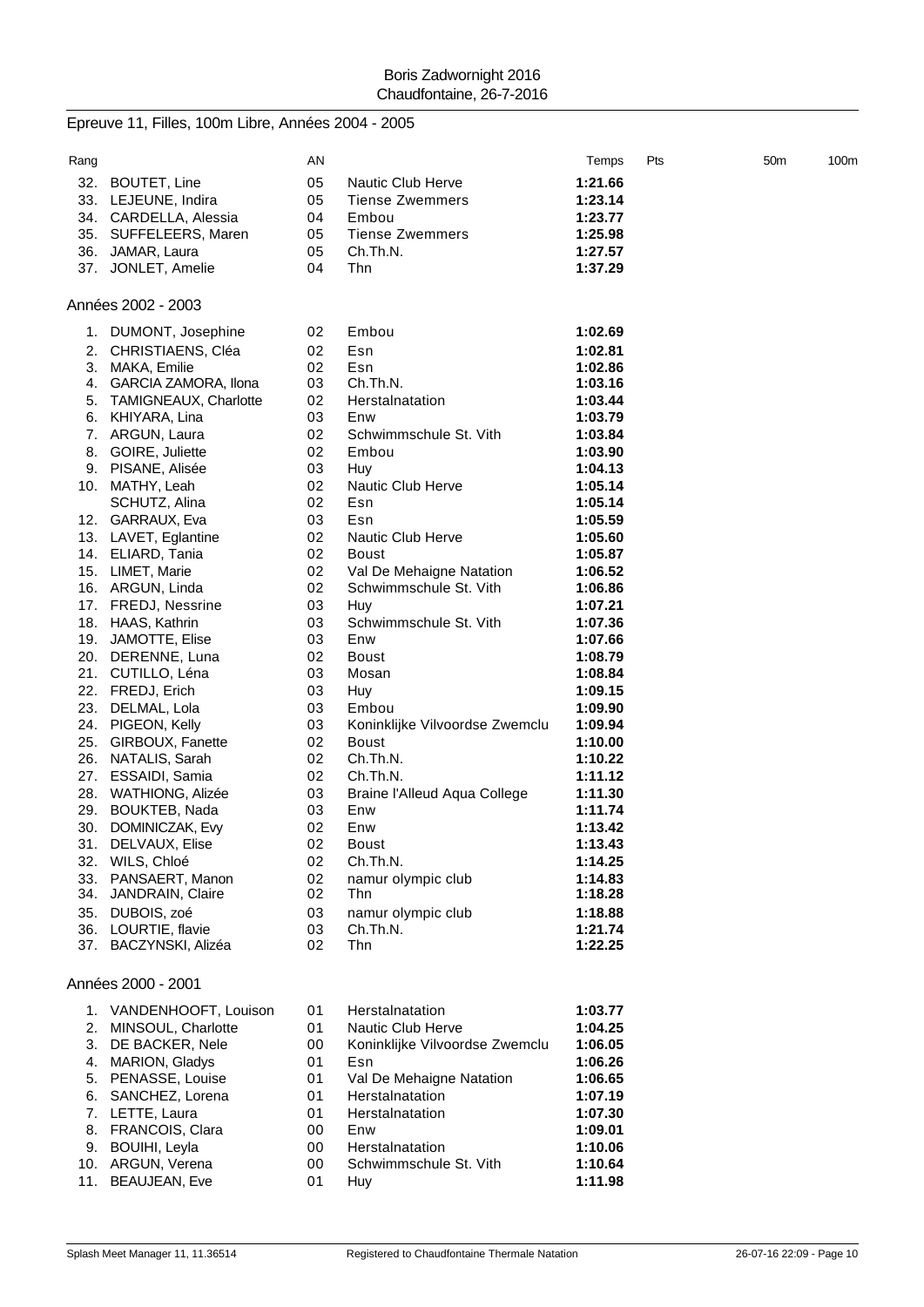## Epreuve 11, Dames, 100m Libre

| 1999 et plus agés |  |  |  |  |  |  |
|-------------------|--|--|--|--|--|--|
|-------------------|--|--|--|--|--|--|

| 1. CANTAMESSA, Roxane | 97 | Huy                            | 1:02.03 |
|-----------------------|----|--------------------------------|---------|
| 2. DEFRAINE, Claris   | 99 | Esn                            | 1:06.11 |
| 3. JACQUES, Alison    | 98 | Embou                          | 1:06.92 |
| 4. CANTAMESSA, Astrid | 98 | Huv                            | 1:08.15 |
| 5. SIMONIS, Hélène    | 99 | Enw                            | 1:09.24 |
| 6. GOFFAUX, Célia     | 99 | Val De Mehaigne Natation       | 1:10.27 |
| 7. GHYSENS, Alienor   | 97 | Mosan                          | 1:10.90 |
| 8. VERBIST, Joyce     | 98 | Koninklijke Vilvoordse Zwemclu | 1:11.45 |
|                       |    |                                |         |

| Epreuve 12<br>26-07-16 - 21:05<br>Points: FINA 2015 |                        | Messieurs, 100m Libre |                                |         |     | 2005 et plus agés<br>Liste résultats |      |  |
|-----------------------------------------------------|------------------------|-----------------------|--------------------------------|---------|-----|--------------------------------------|------|--|
|                                                     |                        |                       |                                |         |     |                                      |      |  |
|                                                     |                        |                       |                                |         |     |                                      |      |  |
| Rang                                                |                        | AN                    |                                | Temps   | Pts | 50 <sub>m</sub>                      | 100m |  |
|                                                     | Années 2004 - 2005     |                       |                                |         |     |                                      |      |  |
|                                                     | 1. BERTUZZI, Valentin  | 04                    | Herstalnatation                | 1:05.05 |     |                                      |      |  |
|                                                     | 2. LOURTIE, Théo       | 04                    | Ch.Th.N.                       | 1:05.62 |     |                                      |      |  |
| 3.                                                  | <b>MARENNE, Martin</b> | 04                    | waterloo natation              | 1:07.39 |     |                                      |      |  |
|                                                     | 4. MAHIEU, Nicolas     | 04                    | Embou                          | 1:08.18 |     |                                      |      |  |
|                                                     | 5. TAMIGNEAUX, Arthur  | 04                    | Herstalnatation                | 1:09.27 |     |                                      |      |  |
|                                                     | 6. CAMERLYNCK, Mathias | 04                    | Koninklijke Vilvoordse Zwemclu | 1:09.84 |     |                                      |      |  |
|                                                     | 7. JANSSENS, Mateo     | 04                    | <b>Boust</b>                   | 1:10.36 |     |                                      |      |  |
|                                                     | 8. LABYE, Romain       | 05                    | Mosan                          | 1:12.03 |     |                                      |      |  |
|                                                     | 9. DE BROUX, Francois  | 04                    | namur olympic club             | 1:13.34 |     |                                      |      |  |
|                                                     | 10. GAUDRY, Alexandre  | 04                    | Huy                            | 1:13.78 |     |                                      |      |  |
|                                                     | 11. LOUIS, Maxence     | 05                    | Mosan                          | 1:15.41 |     |                                      |      |  |
|                                                     | 12. BODSON, Simon      | 04                    | Esn                            | 1:16.03 |     |                                      |      |  |
|                                                     | 13. DE BEL, Julien     | 04                    | <b>Boust</b>                   | 1:17.44 |     |                                      |      |  |
|                                                     | 14. LOURTIE, Nicolas   | 05                    | Ch.Th.N.                       | 1:17.67 |     |                                      |      |  |
|                                                     | 15. ILLING, Louis      | 05                    | Val De Mehaigne Natation       | 1:18.11 |     |                                      |      |  |
|                                                     | 16. LAMQUET, Bastien   | 04                    | namur olympic club             | 1:20.00 |     |                                      |      |  |
|                                                     | 17. SABRI, Eliot       | 04                    | Mosan                          | 1:20.61 |     |                                      |      |  |
|                                                     | 18. FEYAERTS, Floris   | 05                    | <b>Tiense Zwemmers</b>         | 1:21.75 |     |                                      |      |  |
|                                                     | 19. HERION, Augustin   | 05                    | Mosan                          | 1:21.82 |     |                                      |      |  |
|                                                     | 20. HAVELANGE, Quentin | 05                    | Val De Mehaigne Natation       | 1:25.45 |     |                                      |      |  |
|                                                     | 21. HAID, Alexandre    | 05                    | Thn                            | 1:31.42 |     |                                      |      |  |
|                                                     | Années 2002 - 2003     |                       |                                |         |     |                                      |      |  |
|                                                     | 1. MAHIEU, Vincent     | 02                    | Embou                          | 57.77   |     |                                      |      |  |
|                                                     | 2. THEYS, Killian      | 02                    | Enw                            | 59.57   |     |                                      |      |  |
|                                                     | 3. HUSQUINET, Paul     | 02                    | Mosan                          | 59.72   |     |                                      |      |  |
|                                                     | 4. CROMBEL, Théo       | 03                    | Embou                          | 59.94   |     |                                      |      |  |
| 5.                                                  | BEAUTHIER, Killian     | 02                    | Koninklijke Vilvoordse Zwemclu | 1:00.41 |     |                                      |      |  |
|                                                     | 6. QUEVRIN, Luca       | 02                    | Herstalnatation                | 1:00.43 |     |                                      |      |  |
| 7.                                                  | SOGOMONIAN, Eric       | 03                    | Mosan                          | 1:00.53 |     |                                      |      |  |
|                                                     | 8. LOURTIE, Hugo       | 02                    | Ch.Th.N.                       | 1:00.56 |     |                                      |      |  |
|                                                     | 9. DENGIS, Bastien     | 02                    | Enw                            | 1:00.68 |     |                                      |      |  |
| 10.                                                 | DETHIER, Emerick       | 02                    | Esn                            | 1:02.47 |     |                                      |      |  |
|                                                     | 11. COHNEN, Levy       | 03                    | Schwimmschule St. Vith         | 1:03.32 |     |                                      |      |  |
|                                                     | 12. SCHUMACHER, Lou    | 02                    | Herstalnatation                | 1:03.34 |     |                                      |      |  |
|                                                     | 13. BENZIGER, Sacha    | 02                    | Embou                          | 1:03.50 |     |                                      |      |  |
|                                                     | 14. DÔME, Simon        | 02                    | <b>Nautic Club Herve</b>       | 1:03.82 |     |                                      |      |  |
|                                                     | 15. OHN, Antoine       | 02                    | Herstalnatation                | 1:05.02 |     |                                      |      |  |
|                                                     | 16. MARENNE, Loïc      | 02                    | waterloo natation              | 1:05.39 |     |                                      |      |  |
| 17.                                                 | MORREALE, Matheo       | 03                    | Esn                            | 1:07.47 |     |                                      |      |  |
|                                                     | 18. JURDAN, Pierre     | 03                    | Ch.Th.N.                       | 1:07.87 |     |                                      |      |  |
|                                                     | 19. REMACLE, Hugo      | 03                    | Nautic Club Herve              | 1:07.99 |     |                                      |      |  |
| 20.                                                 | BULBO, Noah            | 03                    | Braine l'Alleud Aqua College   | 1:08.21 |     |                                      |      |  |